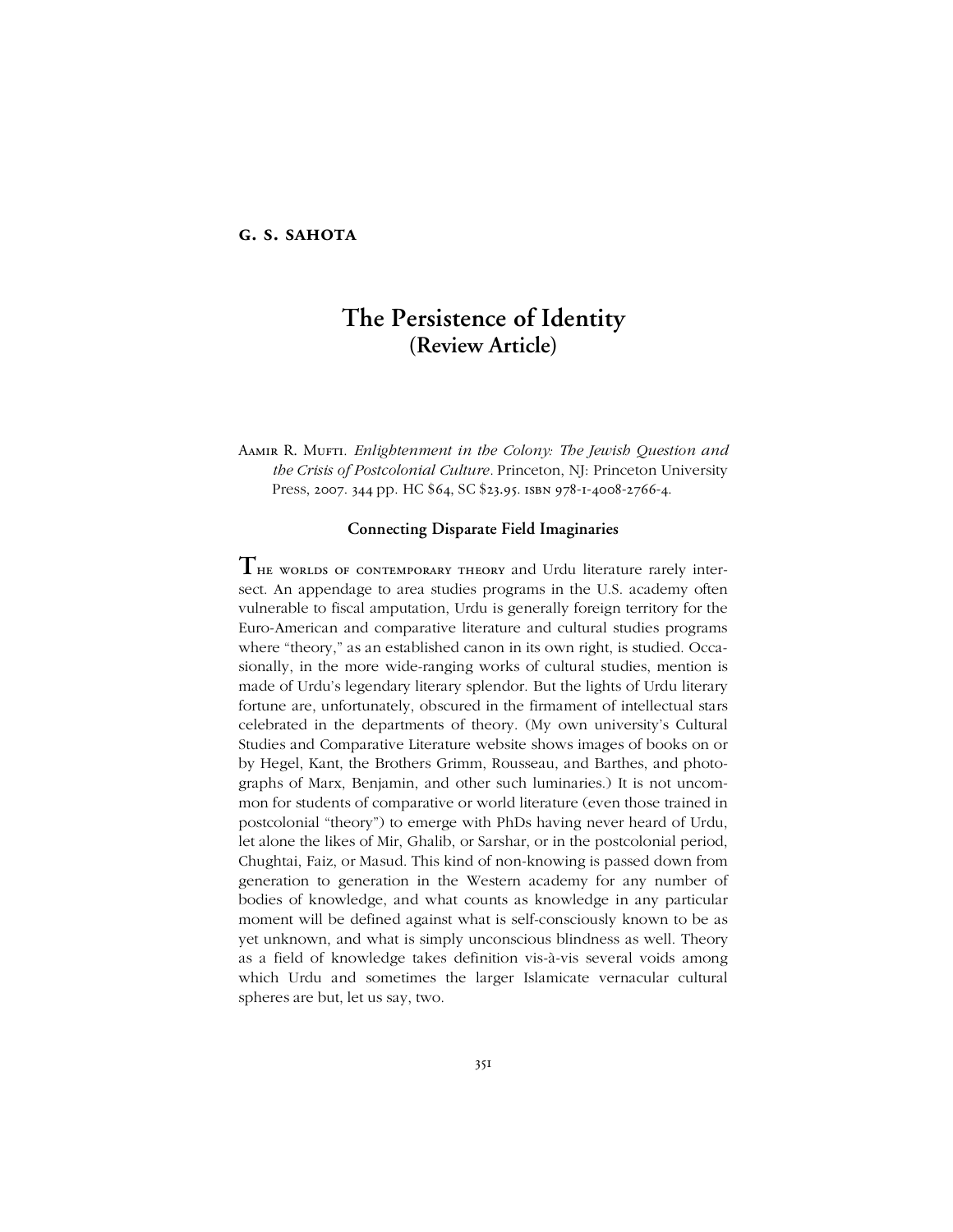Nevertheless, Urduís presence has attained weight and substance in the world of letters encompassing the intersecting orbits of both scholarship and literary markets. Since the middle of the twentieth century when it was slowly incorporated into the U.S. academy, Urdu studies has occasioned several estimable works of scholarship and numerous high-quality translations. These were added to the classic translations and occasional interpretations ventured by European Orientalists whenever the labor of producing critical editions of works in classical languages failed to fulfill. Contemporary Urdu literary studies has generally taken its cues from that previous era of European Orientalism. To this day, Urdu studies abides by the positivist legacy of area studies. It assembles and catalogues cultural fragments for general appreciation and for deposit in the library of universal knowledge, operating within epistemological frameworks established for the imperial ordering and absorption of non-Western sciences. These are not the only ways in which Urdu studies is practically enmeshed in the institutions of modern imperialism. Urdu also interacts in complex ways with the culturalism that reached high noon in the imperial era to cast a vast shadow on the postcolonial present. For instance, it is not uncommon to come across conjurations of theoretical categories from traditional Urdu connoisseurship. Thus terms such as *maʿnī āfirīnī* (ìsemantic development") or *mazmūn āfirīnī* ("thematic development") are, despite their vagueness, propped up to the status of conceptuality in the work of Frances Pritchett and Shamsur Rahman Faruqi, as if what one requires to understand the tradition is initiation into the mystifications of authentic connoisseurship.<sup>1</sup> On the other side of the divide—that is, on the Subcontinent—it is easy to spot how diametrically opposed forms of authority are resorted to for validation: criticism in Urdu is often laden with the names of famous Western theorists and trendy coinages such as "postmodernity" are quickly given equivalents in Urdu (in this case,  $m\bar{a}$ *baʿd jadīdiyat*) but are rarely reflected internally in the interpretive form. Thus it is rare to find any work dealing with Urdu in any language which has contemporary theoretical categories immanently mediating the entire argument.

The publication of Aamir Muftiís *Enlightenment in the Colony: The Jewish Question and the Crisis of Postcolonial Culture* is one such rare occasion. This sophisticated theoretical work interprets important figures in late colonial and postcolonial India—such as Abul Kalam Azad, Sa'adat Hasan Manto, and Faiz Ahmad Faiz-within an argument about minority identity in the modern world, contained here as "the Jewish Question."

 <sup>1</sup>  ${}^{1}$ For example, see the discussion in Pritchett (1994, 91–122).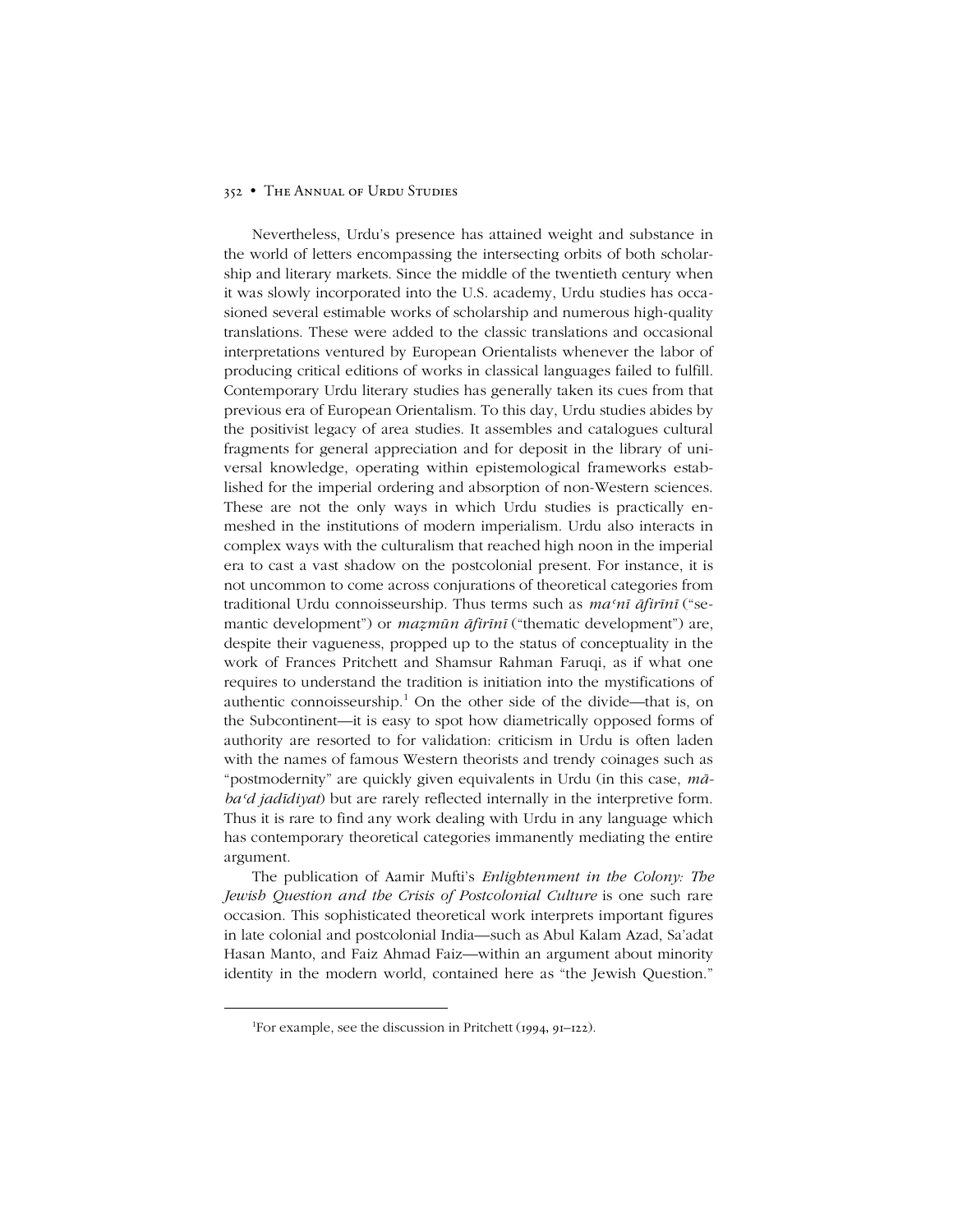Having charted skillfully across rifts in the contemporary organization of knowledge, Mufti has produced a work that may be difficult to appraise from the angle of either Urdu studies or comparative literature. Yet, in doing so, he has provided an occasion for analyzing the contact zone between different social and conceptual spaces: dominant and emergent, European and South Asian, imperial and colonial, Jewish and Muslim, national and minority. And all throughout, Mufti reveals the force that questions of identity in contemporary theory as well as in the contemporary world exert on criticism and interpretation. The question of identity certainly demands some careful consideration, for it is generally through the mediation of identity that works in languages such as Urdu enter into the metropolitan sphere of theory and criticism. Equally worthy of attention are the intimations of the kinds of questions which may not get answered when identity is taken as the sole point of reference, but which hang upon the horizon that the increasingly rigidified institutional discourse of cultural identity dilineate, whether concerning the hegemonic or the subaltern, the central or the marginal, the majority or the minority.

## **Identity and Non-identity**

What needs to be immediately pointed out is just how ambitious, daring, and even exciting—especially for *Urdu-vale—Enlightenment in the Colony* is. Whether considered in light of its range of theoretical problems (secularism, modernity, minority, exile, and form), or its historical depth (late eighteenth century to late twentieth century), geographical complexity (Europe and Asia, imperial heartland and colonial periphery), linguistic and generic range (including English, Urdu, and German literature in novel, short story, critical essay, and lyric poetry), or the diversity of theorists that it brings on board (Marx, Adorno, Horkheimer, but also Arendt, Deleuze and Guattari, as well as the usual postcolonial mix of Said, Bhabha, and Spivak), this is an impressive work. Not least impressive is the usual challenge one confronts with such unlikely pairings and juxtapositions: discovering the underlying code. What is implied theoretically by comparing metropolitan and colonial contexts-or Jews and Muslims—through the lens of minority identity solely? What is the interpretive logic behind such commensurations? What is revealed about the disciplinary logic of comparative literature when identitarian readings are brought to bear on questions of such magnitude as the rise of Zionism, the Partition of the Subcontinent along largely religious lines, and the continuing fallout of these events on the present.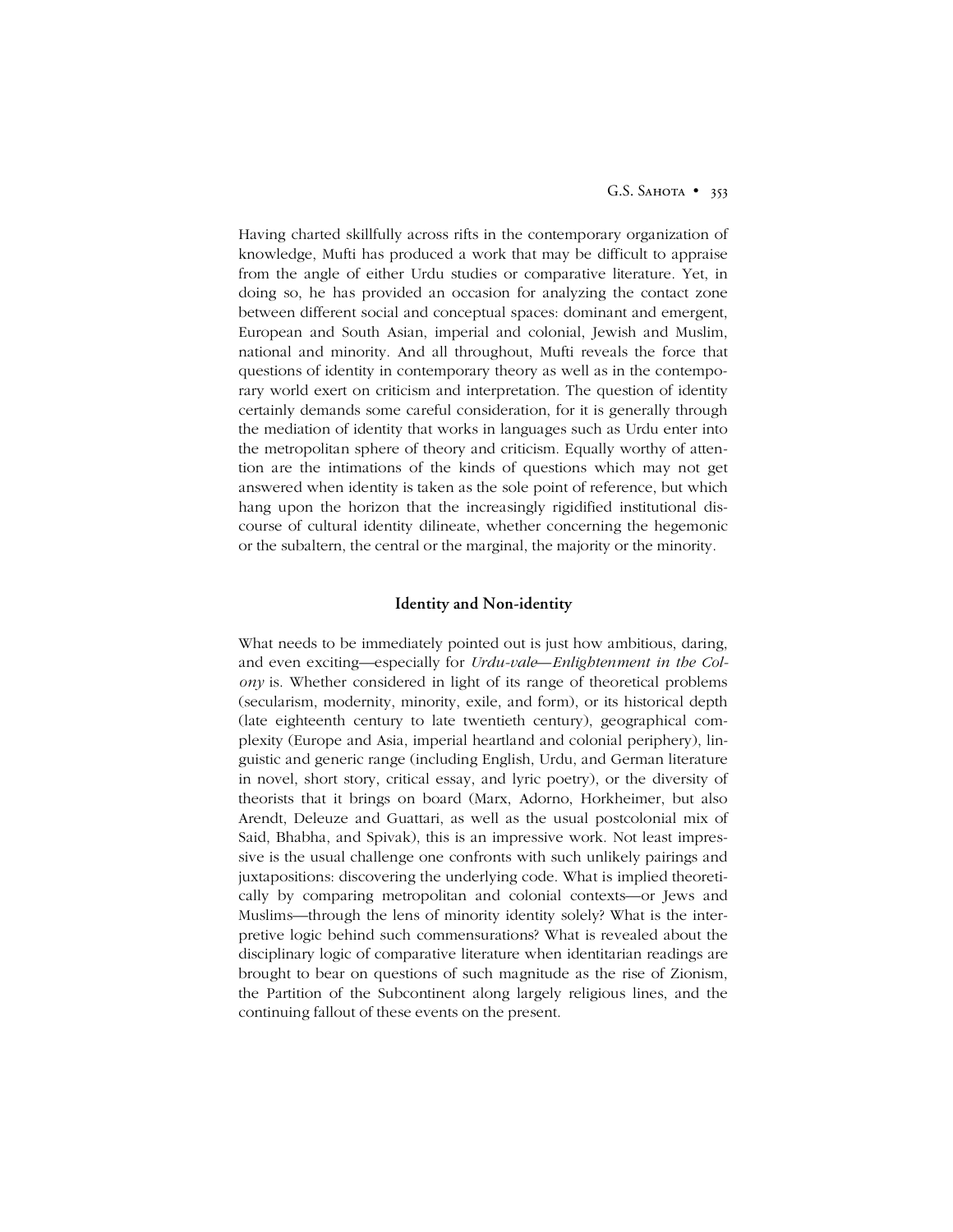From Moses Mendelssohnís *Nathan the Wise* to Abul Kalam Azadís reflections on secular identity in *Ghubār-e Khāir* (Dust of the Spirit), from George Eliot's classic *Daniel Deronda* to Faiz Ahmad Faiz's nationalpopular ghazals: The focus falls primarily on the identity crisis produced by the nature of minority existence in the secular-liberal nation-state. Mufti provides the usual litany (but little sense of a connecting thread):

purported indifference of the liberal state and the troubling difference of the Jews; anxious and impossible claims about the autochthony of the people; the irrationality of bureaucratic rationalism; the uncanny (*unheimlisch* [sic]) inflections of the mother tongue in "alien" hands; "mature" subjectivity and the force of tradition; patriotism and the terror of divided or ambiguous loyalties; and the recurrent specter of Hebraism in modern literature and culture.

 $(3)$ 

Mufti aims to follow the "inflections that the question of minority existence undergoes between its early emergence in Europe and its reemergence in colonial India"  $(7)$ . He writes that "an account of the 'beginnings' of the crisis of Indian secularism around the identity of the Muslims must lead to the history of the involvement of European liberalism with the question of the Jews," for the Muslim minority question also arises out of "the conflicts of modernity" (II). Despite such gestures towards the common generative mechanism—the vast singular amalgam of transformations referred to with the shorthand "modernity"—behind both the Jewish and Muslim minority experiences, identity is not itself ever subsumed under any transubjective historical process. Identity is simultaneously a particularity deeper than history yet a universally applicable category. Mufti writes: "[*The Enlightenment in the Colony*'s] emphasis on the minoritization of culture, language, community, and identity" are the ìirreducible processes inherent in the transition to modern forms of culture and society, both in the metropolitan and colonial settings" (*ibid*.). With no possibility of an *aufgehobene Identität* in sight, the irreducibility of identity threatens to sneak in an unreformed religiosity behind the guise of a Saidian "secular criticism" to which Mufti formally adheres. Indeed, the sly religiosity of contemporary postcoloniality creeps in center stage: "my own conception of minority experience," he writes, is "as a site for the critique of dominant conceptions and narratives of collective life" (8). Basing itself on a mysteriously given irreducibility—even if that of a "process"—the criticism, though overtly secular, is informed and supported by a peculiarly unreflective faith.

This curious paradox of a work that proclaims a secular spirit but which looks upon and internalizes identity as a fetish concentrates some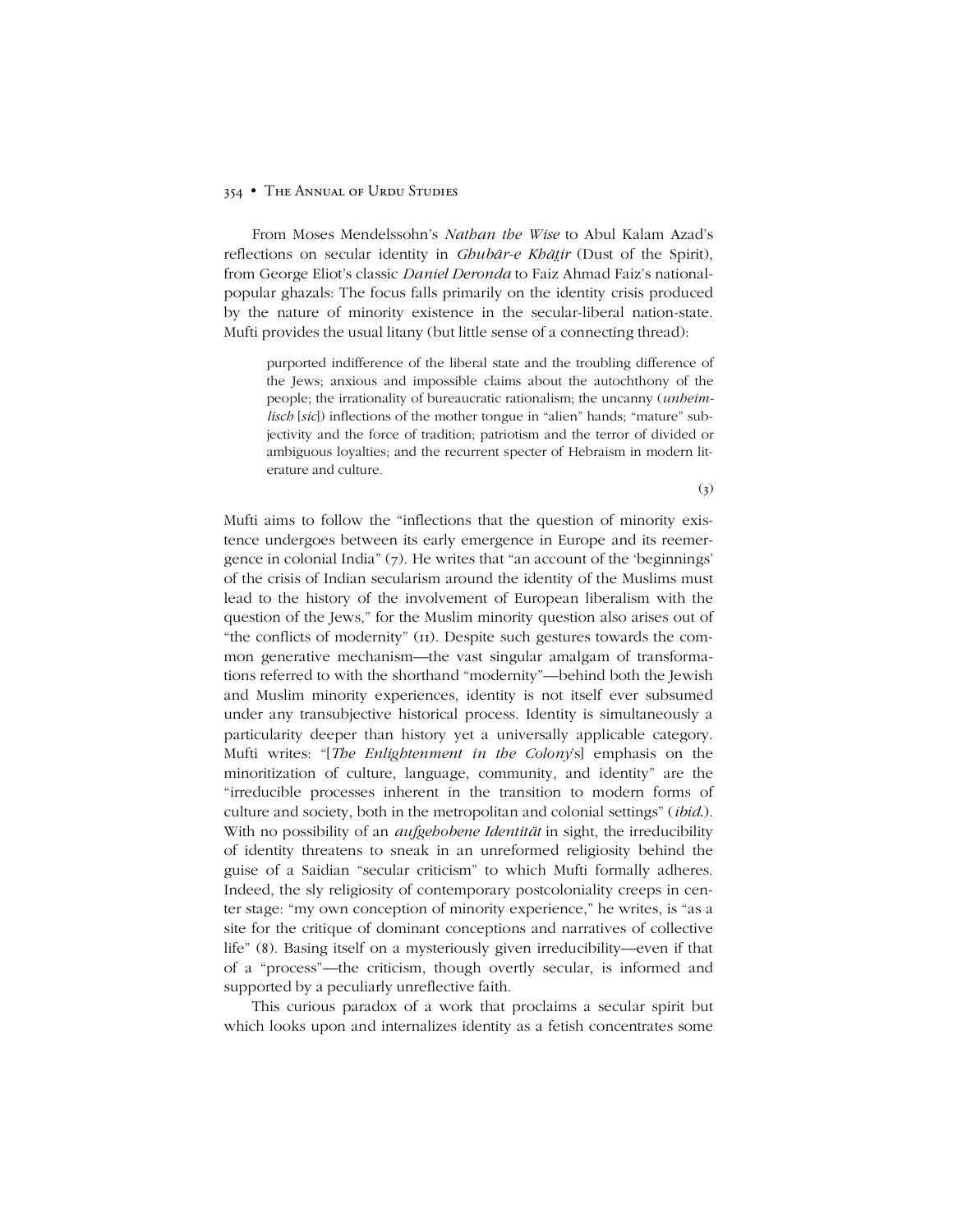peculiarly contradictory energies of our times. For what is this identity looking into when it looks at identity which prevents the historical genesis of its own vaunted immediacy or irreducibility from ever becoming evident? Why does it turn an impasse into an article of faith? That opaqueness of a self that emerges in the self that identifies with a given identity-category gets reflected in Mufti's work as superficial transparency, as the necessity that others have identity in the way one imagines it to be given and irreducible. Considering the range of social position, the vast discrepancy of material force, and the deep differences between the historical production of minority experiences in metropolitan and colonial settings captured by the term "minority," do we not approach what appears like one of the central socially necessary illusions of late modern society: identity itself, which as it solidifies and gets embedded in institutions and disciplines, becomes interchangeable to the degree that it becomes distant from real social affect, experience, and even allegiances? (And what then is Critical Theory doing in this work? Do Adorno and Horkheimer, who emphasized non-identity over identity in their philosophical elaborations, really gibe with Mufti's agenda, or do citations of such thinkers merely amount to ornamental flourishes in postcolonial "theory"?)

Answers to these overarching sets of inquiries will be ventured throughout this essay, especially towards the end. But first a more thorough recapitulation of the arguments and contents of the work is in order.

# **Postulates and Positions**

Embodying a disposition that presumes the "irreducibility" of identity which is to say, its givenness and inevitability—*Enlightenment in the Colony* is a work held together by overlapping axiomatic strands, which sometimes thematically or affectively overlap, but which philosophically diverge. An unevenness between the manner in which the work addresses identity and its general secular orientation slowly comes to light.

Though they are not so clearly and systematically laid out, the main postulates which the work puts into play are:

> 1. Minority identity is necessarily brought to crisis by the rise of majoritarian liberal-secular nation-states, or, as is the case in colonial India, by nationalist movements and their imagination of the future community. In Mufti's view, identity crisis is perennial for the minority, but never so critical as to bring the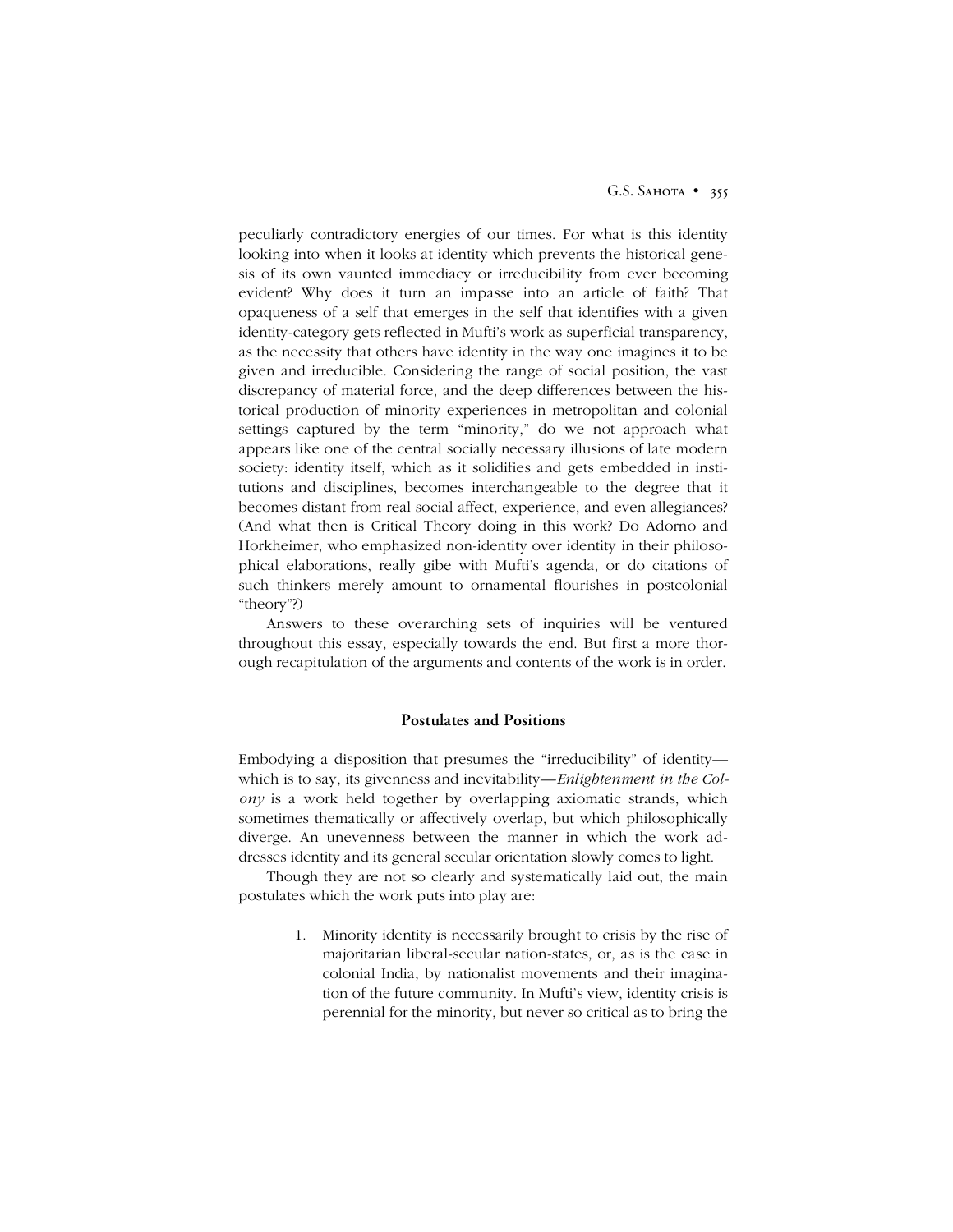mysterious givenness of identity into crisis. For whatever the crisis, the same identity—or identity as sameness—persists.

- 2. Minority status is produced by modern modes of governance generally, and these modes of governance are unable to resolve the minority (or "Jewish") question without resorting to exceptional means—such as the deportation of the minority populace, or the partition of the state. (It is unclear if the impasse is one of the literary narratives Mufti reads or whether he believes it to have been the concrete historical inevitability of modern forms of rule.)
- 3. Literary forms, especially narrative, play an important role in spelling out the ideological limits which define the crisis of minority identity. This involves any number of discursive turns, but for Mufti, there are two general points that are emphasized: either endless deferral of resolution, or total displacement, whether by exile or death.

The conclusion reached through the reading of the ghazals of Faiz Ahmad Faiz and Anita Desaiís novel *Baumgartnerís Bombay* is a hopeful one: it tries to spell out the immanent possibilities of transcending the antinomic logic of the self and other in majority/minority relations in these works, but in considering the transcendence to be fulfilled in literary writing, Mufti seems to suggest that the problem, which is social and political, can adequately be overcome in subjective states, in subjective preferences, self-conceptions, values, and ethical responses towards the other, whether of the majority or the minority, whether on this or the other side of the capitalist relations of production on a transnational scale. ì[E]xilic thinking is a recommendation not about *where* to live . . . but rather *how* to live wherever one happens to be  $\ldots$  " (257, his italics). Facing the problems of "the modern period as a whole" requires, according to Mufti, that "we renounce the certainties of 'home'" and that ìwe resist the apotheosis of the nation-state as the only proper dwelling place of culture and self<sup>"</sup> ( $26I$ ). The presumptions about the "we" in these lines—a "we" that is presumed to have the luxury of moral choices or a "home" to renounce in the first place, as if mobility and choice in such regards is necessarily the case—provide clues about the ideological scope of the interpretive method at hand. Such a set of assumptions are merely symptomatic of deeper conflicting moves and distracted ambivalences of the work, which in turn, as we will see, help to explain the presumptions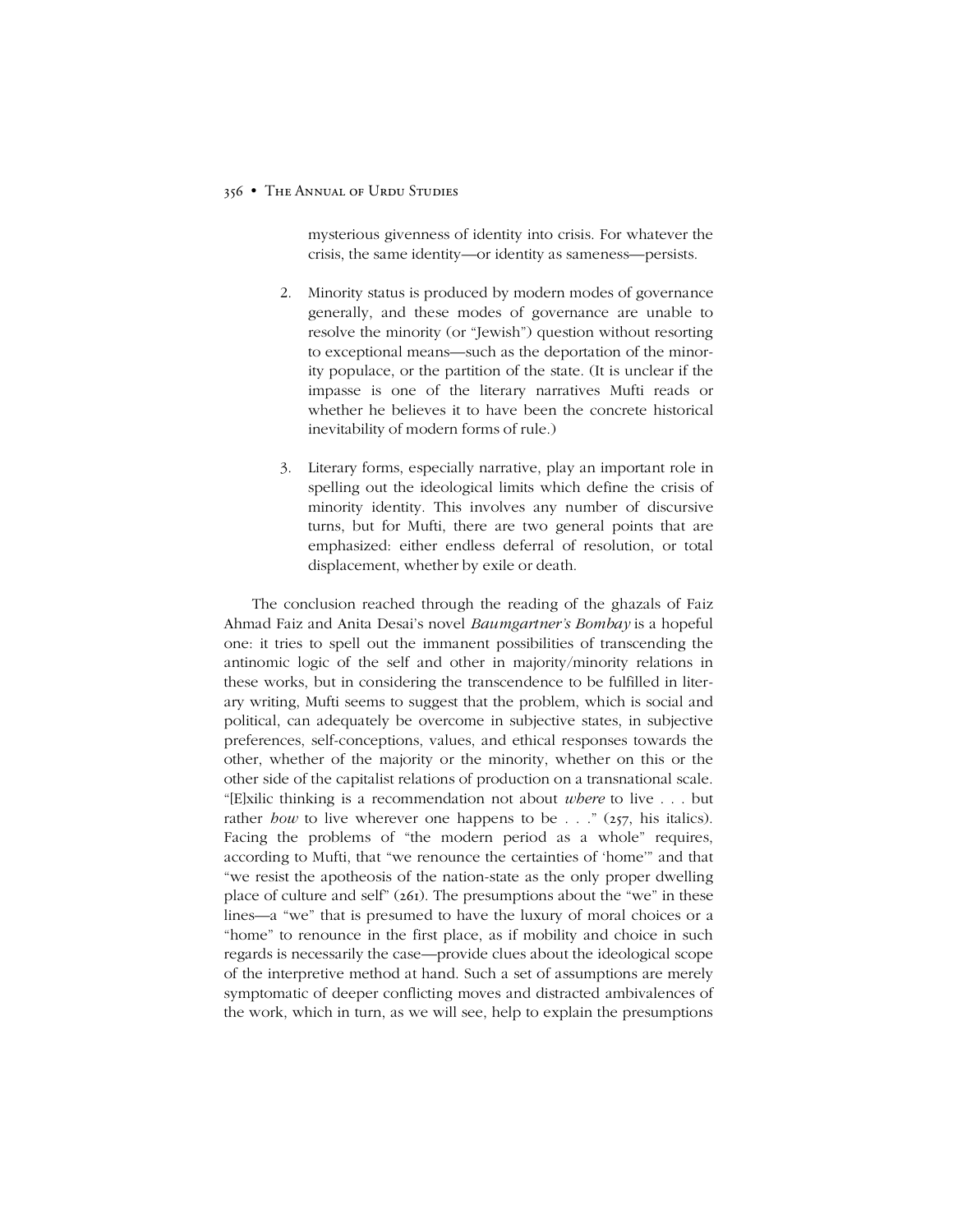G.S. SAHOTA • 357

of such a subjective idealist conclusion to the deep social and political contradictions mediating, as Marx saw, the *Schicksalsfrage des Judens*.

We return then to the core contradiction of Mufti's book, captured in the focus on identity as not merely an immediate given, but as a quasireligious or ethical standpoint, on the one hand, and the rhetoric of secularity, on the other. And, as a reading of Marx's classic 1843 essay "On the Jewish Question," what is at stake are the different ways in which particularity and universality get encoded in the handling of minorities in modernity, or, in other words, within the general dispensation of social life characterized by immersion in commodification. If the particular blockages in the unfolding of immanent critique in Mufti's work are overcome, as I will try to show, the degree of the socially necessary fetishism required for the comparability of identity can itself come under criticism.

# **Decoding Capital and Identity**

At the crux of Mufti's literary interpretations is Marx's own engagement with the Jewish Question. Understanding Marx's take on the liberal emancipation of the Jews in the wake of Napoleon's conquests in the Holy Roman Empire of the German Nation and the implementation of the *Code Napoléon* in Marxís own Rhineland as well as other parts of the German confederacy, including eventually Prussia, is essential. How Mufti reads Marx will impact both what Mufti understands to be at the core of the minority problematic in liberal-secular states and how he then interprets literary works from the vantage point of minority identity. "To formulate a question," Marx wrote in the famous 1843 essay "On the Jewish Question," "is to resolve it" (in Tucker 1978, 28).<sup>2</sup> That is, how one formulates the problem is already a step in the attempt of resolving it. Thus, the way in which Mufti comprehends the question is key to seeing how he deploys it as a model for the consideration of Urdu as well as other works.

With occasional cryptic flourish but consistent penetrating irony, Marx discusses the nature of liberal-secular society in ways that may displease and put off an American liberal multiculturalism accustomed to expelling prematurely those moments of thought which grate against culturalist sensibilities or whose vehemence and uncompromising nature

 $\overline{\phantom{a}}$ <sup>2</sup>Page numbers of all further citations from Marx's essay in Tucker will be given internally after "JQ."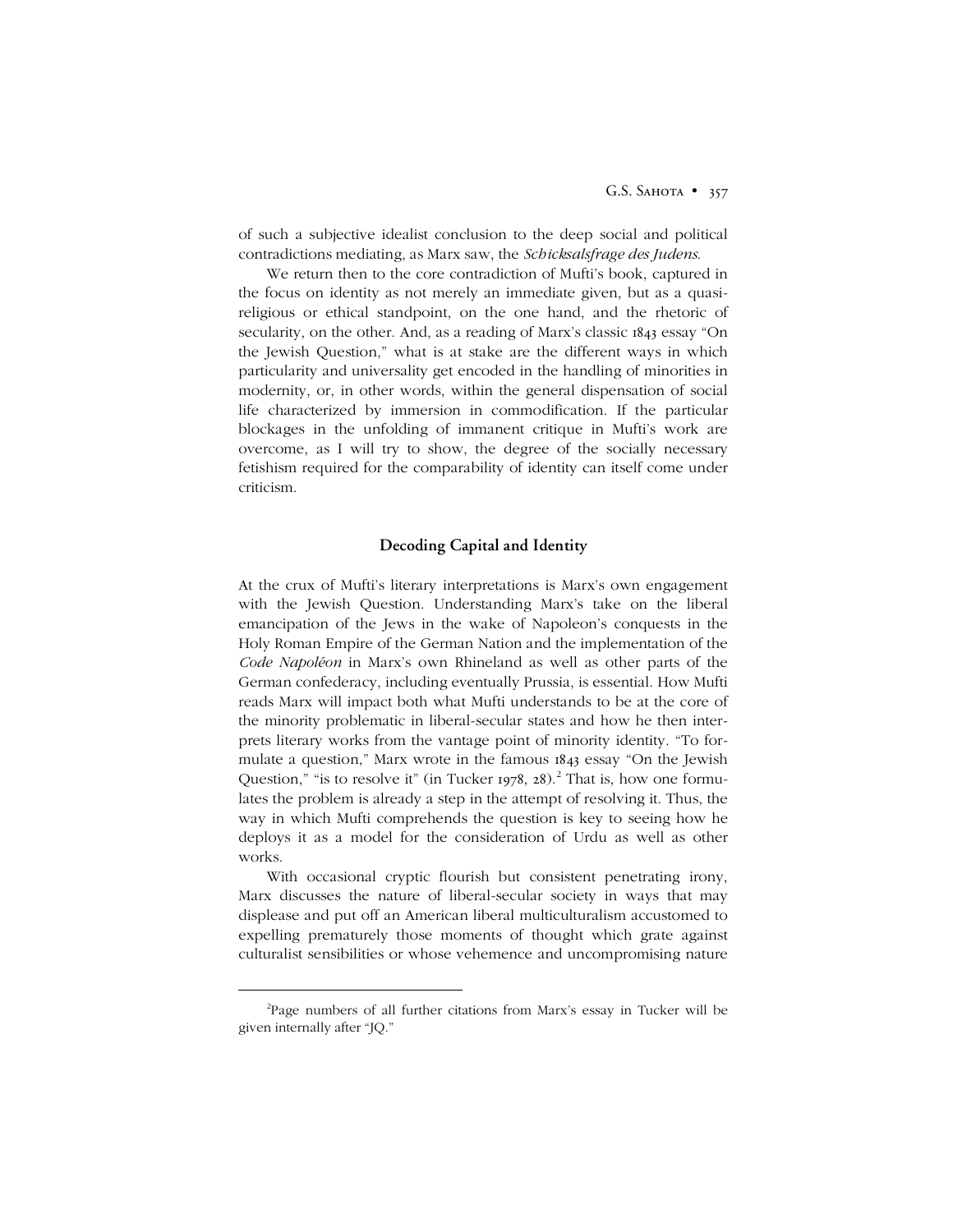seem damaging to an irrationalist American public civility. The latter has been marked in recent years by the regular invocations of belief of high elected officials and policy agendas which seek to compromise the integrity of scientific method. These are paralleled by a consumerist media sphere that warps and distracts intuitions about the concrete realities of existence. None of the above is countered by the normative division of the social and historical totality into manageable units of disciplined learning, among which the humanities are generally meant to provide ideal-poetic, if not irrationalist, counterbalances to the hard empiricism of the natural sciences. For that reason, lest the essential points of Marxís analysis get missed by an indisposition towards an antinomian lexicon within the dominant culture or lost in the distracted whirl of political correctness, one must hone in on Marx's language, abiding by its stridency. Fathomable beneath a legal edifice fraught with the contradictions of state and civil society, the public and the private, atheism and religion, religious prerogatives and enlightened emancipation are the social dynamics of capital. This is all the more important in the present analysis since Mufti, despite all the invocations of Marx's essay "On the Jewish Question," does not follow to the end the implications of Marx's reading for his audience. And though Muftiís interpretive moves are occasionally dressed up with Marxist terminology — "immanent critique" for instance—it will become apparent that the position adopted by Mufti is at some distance from that advanced by Marx.

The latter is driven forward by a variety of determinate practical and conceptual reversals which require retracing. Marx sees that the liberalsecular reforms in post-revolutionary Europe—symbolized as the emancipation and political enfranchisement of Jews—were the culmination of a general social transformation and the expression of the internal contradictions of capital itself as a social form. On the ideological plane, these internal contradictions take the form of the division between state and civil society, public and private interest, abstract citizenship and concrete subjectivity. Marx would eventually consummate his analysis of the contradictions of bourgeois society by grounding them in the nature of the commodity, which contains at its core both the concrete logic of value production—abstract labor power—as well as the socially necessary illusion—the exchange value of commodities—by which the underlying social processes are obscured. (The exchange value appears to be merely a relationship between commodities when in all actuality it is the expression of the social relations behind the commodity form.) The young Marx writing "On the Jewish Question" was on his way to discovering the essentiality of the commodity form by turning his attention to the social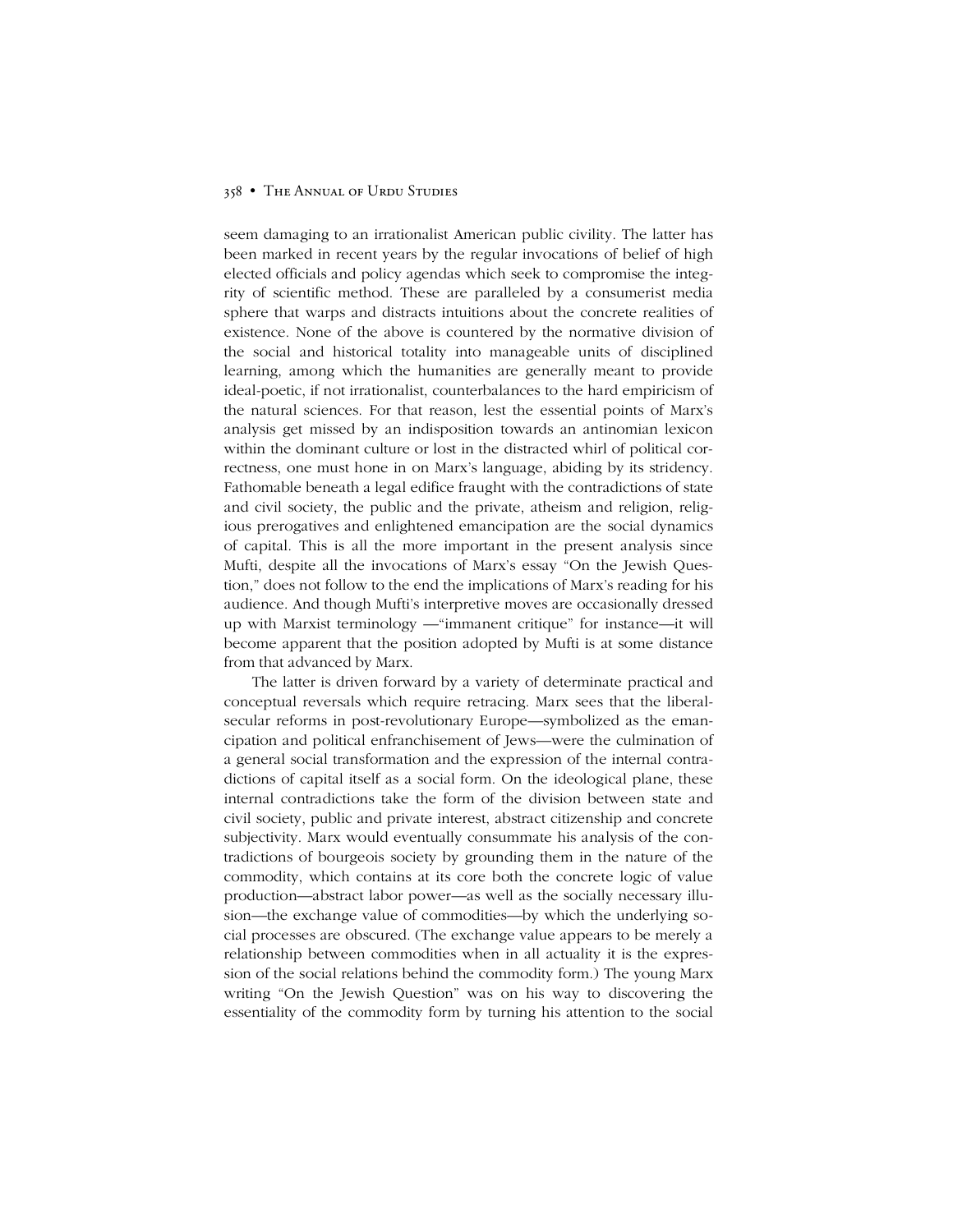#### G.S. SAHOTA • 359

bedrock underwriting the entire legal edifice of the liberal-secular state: civil society. "This revolution regards civil society, the sphere of human needs, labour, private interests, and civil law, as the basis of its own existence, as self-subsistent precondition, and thus as its natural basis" (JQ 46). As Marx nears the determinate source of the social and political transformations in his midst—"the *frenzied* movement of the cultural and material elements which form the content of ... life" especially that "god of *practical need* and *self-interest*<sup>"</sup>: money—he begins to reflect ironically on the chimerical nature of the political emancipation of liberal-secular reforms  $(IQ\ 45, 50, his italics).$  "[M]an was not liberated from religion; he received religious liberty. He was not liberated from property; he received the liberty to own property. He was not liberated from the egoism of business; he received the liberty to engage in business"  $($ IQ  $45)$ . To the degree that religion has become a private affair, religion becomes the expression of self-interest. Whereas the state is neutral in religious terms, civil society enshrines egoistic man, driven by practical need with selfinterest as his overriding imperative, entitled to his faith as a measure of generalized subjectivism. The social logic to which Jews were restricted in medieval and early modern Europe—finance—comes to symbolize the norm by which liberal-secular society as a whole functions. The ironies, as Marx notes, go even deeper. The civil society which grew on account of the financial instruments of the Jews has absorbed "Judaism" to such a degree that the Jews can be liberated. What is most powerfully determining the shape of society—money—is what the political system effaces. ìPolitics is in principle superior to the power of money, but in practice it has become its bondsmen" (JQ 50). To the extent that Judaism was related to the making of money, all of society has now become Jewish. The Jewish Question is illusory. "The *chimerical* nationality of the Jew is the nationality of the trader, and above all of the financier"  $(JQ_5I, his)$  italics). ìChristianity issued from Judaism. It has now been re-absorbed into Judaismî (JQ 52). What seemed to have been an issue particularly concerning a minority population reveals itself within the contradictions of the liberal-secular state to be nothing other than the reverse: the universal dispensation.

It is because the essence of the Jew was universally realized and secularized in civil society, that civil society could not convince the Jew of the *unreality* of his *religious* essence, which is precisely the ideal representation of practical need. It is not only, therefore, in the Pentateuch and the Talmud, but also in contemporary society, that we find the essence of the present-day Jew; not as an abstract essence, but as one which is supremely empirical, not only as a limitation of the Jew, but as the Jewish narrowness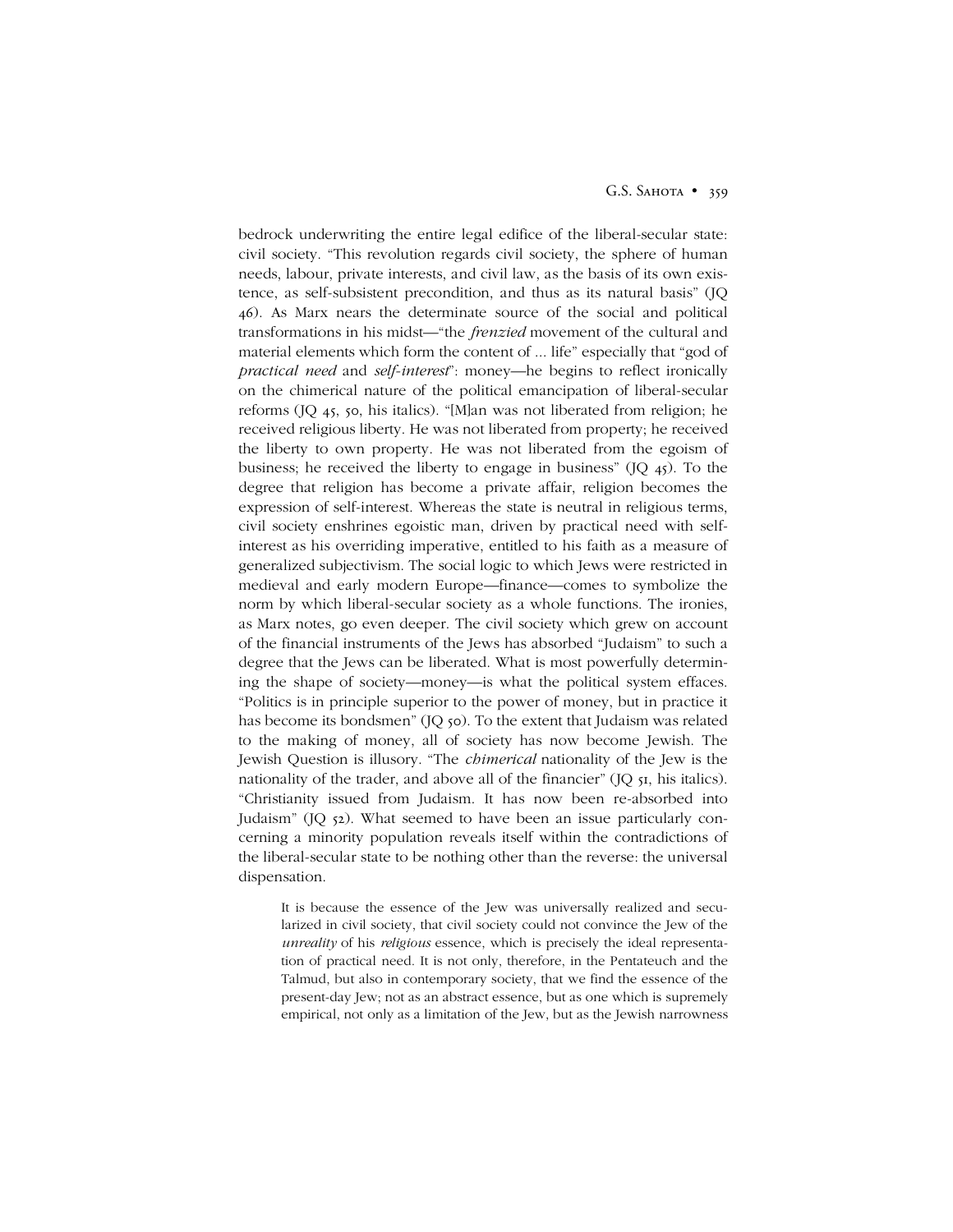#### of society.

 $($ J $Q$  52 $)$ 

The challenges such a mode of analysis presents for contemporary identity-thinking will be addressed below, but for now it is instructive to read what Mufti makes of Marx and the Jewish Question in general. Immediately, what is remarkable is how much Mufti, despite showing a consistent yet tendentious engagement with Marx on the Jewish Question, concentrates just on that ideological plane that Marx had sought to displace and yet keep in view as the determinate illusion produced by the obfuscating exterior of liberal-secular institutions, legal codes, and ideological norms. These are the irreducible particularity of the minority, the special nature of the crisis of minority populations in general, and the specific role that they play in upsetting the boundaries of contemporary identity by holding out the promise of a new dispensation through "the disruption of the categories of identity" and raising "questions about deracination, homelessness, abstraction, supra-national identifications, and divided loyaltiesî (39, 38). Whereas Marx seeks to show that the question of the Jews cannot be resolved by the terms in which it is posed, but rather requires reformulation through a careful decoding of its determinate contradictions in the division of public and private, whose own resolution will simultaneously dissolve the Jewish Question, Mufti has the opposite in mind: the minorities mysteriously solve the riddles of the liberal-secular state through their preoccupation with identity. Thus, as we have already seen, exilic and minority perspectives, according to Mufti, hold the key to different elaborations of the "constitutive narratives of modern life"  $(37)$ , a notion attributed mysteriously to Marx, but which is difficult to anchor to this or any of his writings. Whereas Marx considers questions of identity in contemporary society to be mediated by the larger social contradictions, for Mufti the social contradictions can be potentially resolved by the vexed ethical offerings of minority identity. Though sometimes the language of mediation is used, the overall tack taken by Mufti is that these identities are not reducible to any other problem. Instead, they are immediate, persistent, and unassimilable to any other set of objective social relations. Rather than seeing the language of exceptionalism that Mufti speaks of as the reflection of universally relevant social and political contradictions, as Marx might, he instead takes them at face value. In brief, all that Marx wished to annihilate yet preserve at a lower level of conceptual necessity—as necessary social illusion become the building blocks of Mufti's minoritarian readings. The conse-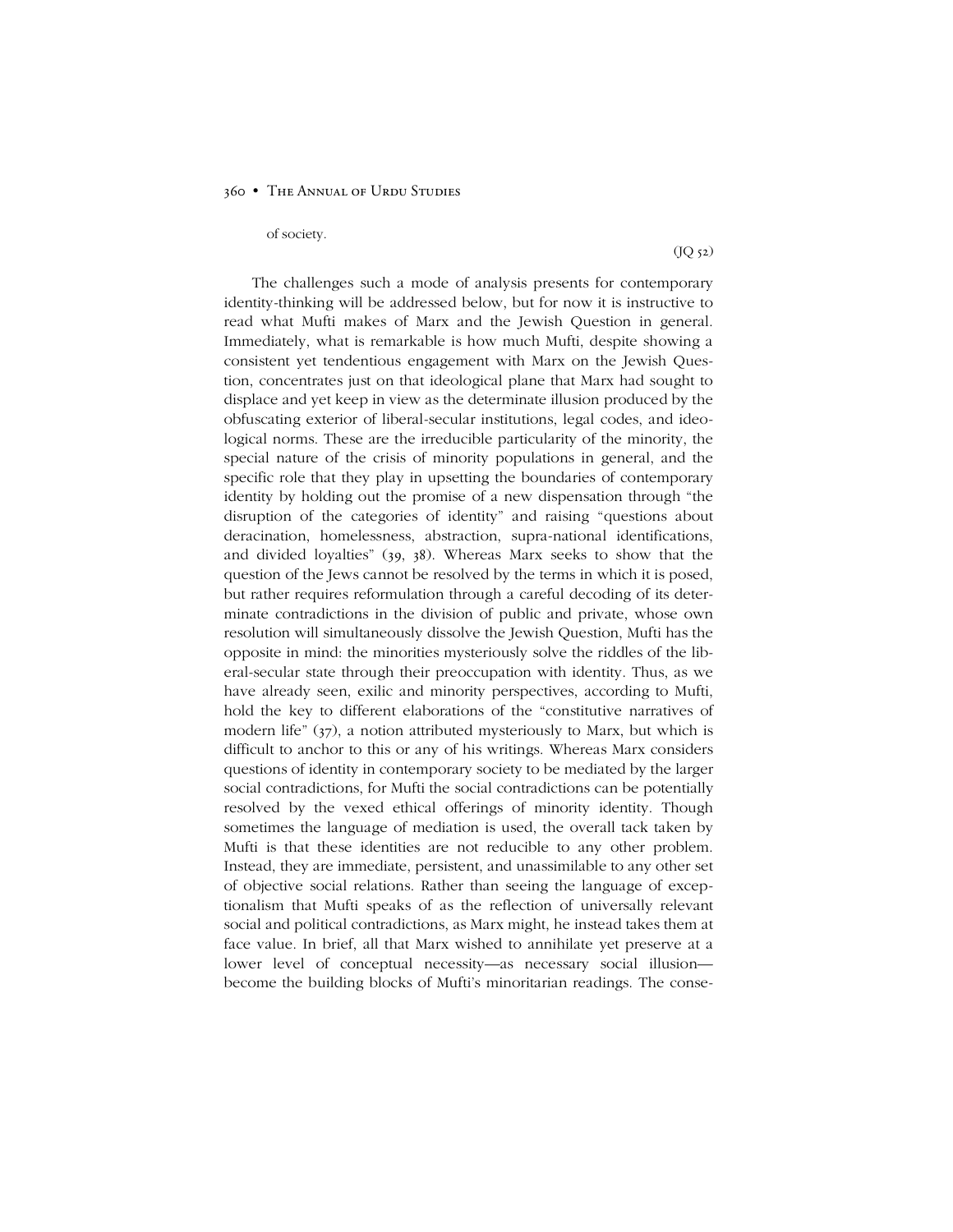quences of this reading—if it can even be called that<sup>3</sup>—are heavy. They bear upon the kinds of literary readings Mufti ventures and serve as the context for the sorts of subjective idealist solutions that he offers to the problems that he encounters.

## **Minority Readings**

At the core of *Enlightenment in the Colony* is a compelling question: What ramifications, if any, does minority social and political status have for aesthetic form as well as modes of political and social address? Yet, rather than thinking through this question as a heuristic device or considering the ways in which it may open up an inquiry about the relations between social position, political conflict, and their interconnections with the varieties of experience and discourse of minority belonging, what we have in Mufti is a committed belief that minority experience deeply impacts and shapes forms of aesthetic expression. This is merely taken for granted. Evidence is marshaled accordingly and readings move in a tendentious direction. For Mufti, "minoritization" means different things at different points in the argument: the carving out of smaller cohesive worlds as alternatives to the wider fabric of social life in which the majority is dominant; the ambivalent, even antinomian reconfigurations of majoritarian symbols; a particular inassimilable "excess" which disturbs and is often expelled from the majoritarian state; and the embodiment of the abstract principles of unity of the liberally constructed political community. Minority status thus embodies the gambit of the contradiction between universality and particularity in modern society. Yet this central contradiction of modern liberal society-between the concrete subject and abstract citizen-is not encompassed by minority status, as I will argue. Instead, the play of minority identity across the universal-particular divide can itself provide clues for how "identity"—minority or otherwise—has become a fetishistic abstraction in its own right, obscuring and displacing the differentials of social and political power in our contemporary neo-imperial world.

Whereas the works Mufti reads in the first part of the book, ìEmergence: Europe and its Othersî are well known for the discussion of

 $\frac{1}{3}$ <sup>3</sup>Mufti's citations of Marx's "On the Jewish Question" do away with the italics, and thus seem to lose sight of exactly all that Marx sought to emphasize. Compare the citation of Marx on page  $37$  of Mufti with the original passages in Tucker  $(35)$ 36).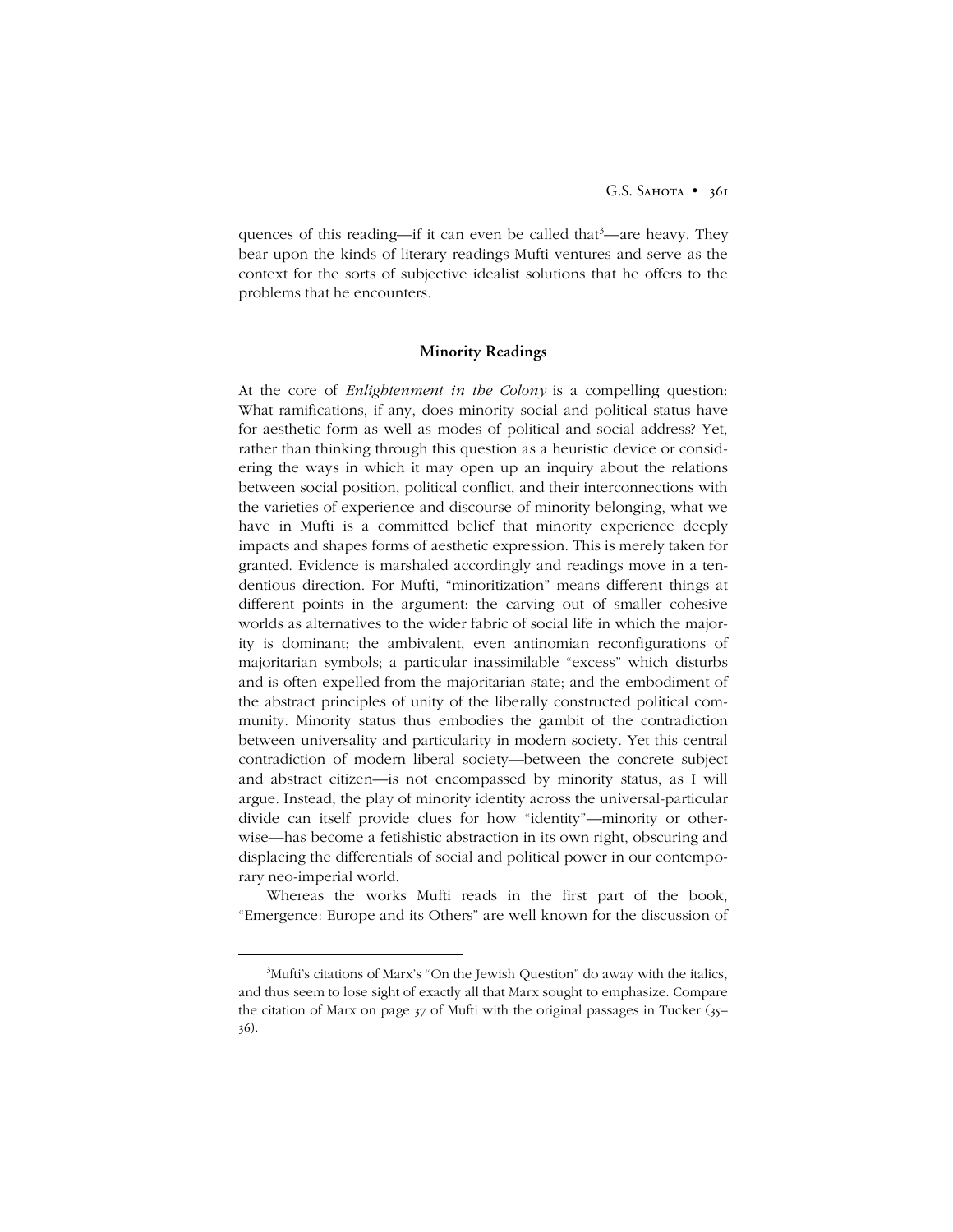European Jewry, those in the second part, "Displacements: On the Verge of India,î occasion a more serious contribution to the world of literary studies. These readings of Urdu writers in colonial and postcolonial South Asia pose compelling questions, assess for new audiences the history of Indian literary traditions, and confer on literary giants such as Saíadat Hasan Manto, Abul Kalam Azad, and Faiz Ahmad Faiz the attention they have long deserved. Mufti's queries vis-à-vis such figures help to address how these thinkers and their expressive idioms related to the general dispensation of modernity as well as the particularities of the colonial situation itself. Questions concerning Enlightenment, religious belonging, belief, selfhood, and community are provoked by Mufti's readings, for these are so laden with the imperative to "minoritize" that more often than not they seem forced. The lens of "identity" through which Mufti is compelled to see and read everything indicates the conditions by which Urdu literature appears in the metropolitan academic world. But the conditions of an identity politics that have become de rigueur in the American neoliberal imperium and oftentimes the sole grounds for mediating a wider world—including that which is at odds with liberal multiculturalism leave one wondering what less forced readings of a non-Western canon such as Urdu's might become.

The curious thing about the identity-logic of Mufti's readings is that they fly in the face of figures who sought deeply and sometimes effectively to escape the prison house of ascribed identity. For Azad, this involved reformulating the religious inheritance of Islam, affirming profane pleasures, and creating an idiom of modern spiritual reflection appropriate for the "rational civil theology" imagined for a future independent India. <sup>4</sup> It is in this light that his reflections in his classic *Ghubār-e Khāir* on such sacrilegious enjoyments as music can and should be read. As attested by italicized modifiers such as "Islamic," the only possibilities Azad represents for Mufti are those of religious identity, and "the counterpossibilities within *sharif* culture" are not secular or civil-social self-fashioning, but a vague set of religious or culturalist inclinations (171). As for Manto, it is curious that a figure who had distanced himself so concertedly from his religious inheritance through the breaking of religious taboos, let alone through self-exile from orthodox family life and idiosyncratic secularist self-fashioning, is made the agent of Muslim "minoritization" of liter-

 $\frac{4}{4}$ <sup>4</sup>This elegant phrase is, of course, Vico's (1984, para 342). I bring it up here for several aspects of Azad's work and the wider tendencies within late colonial Islamic thought can be construed as providing parallel rational conceptions as the foundation for future society.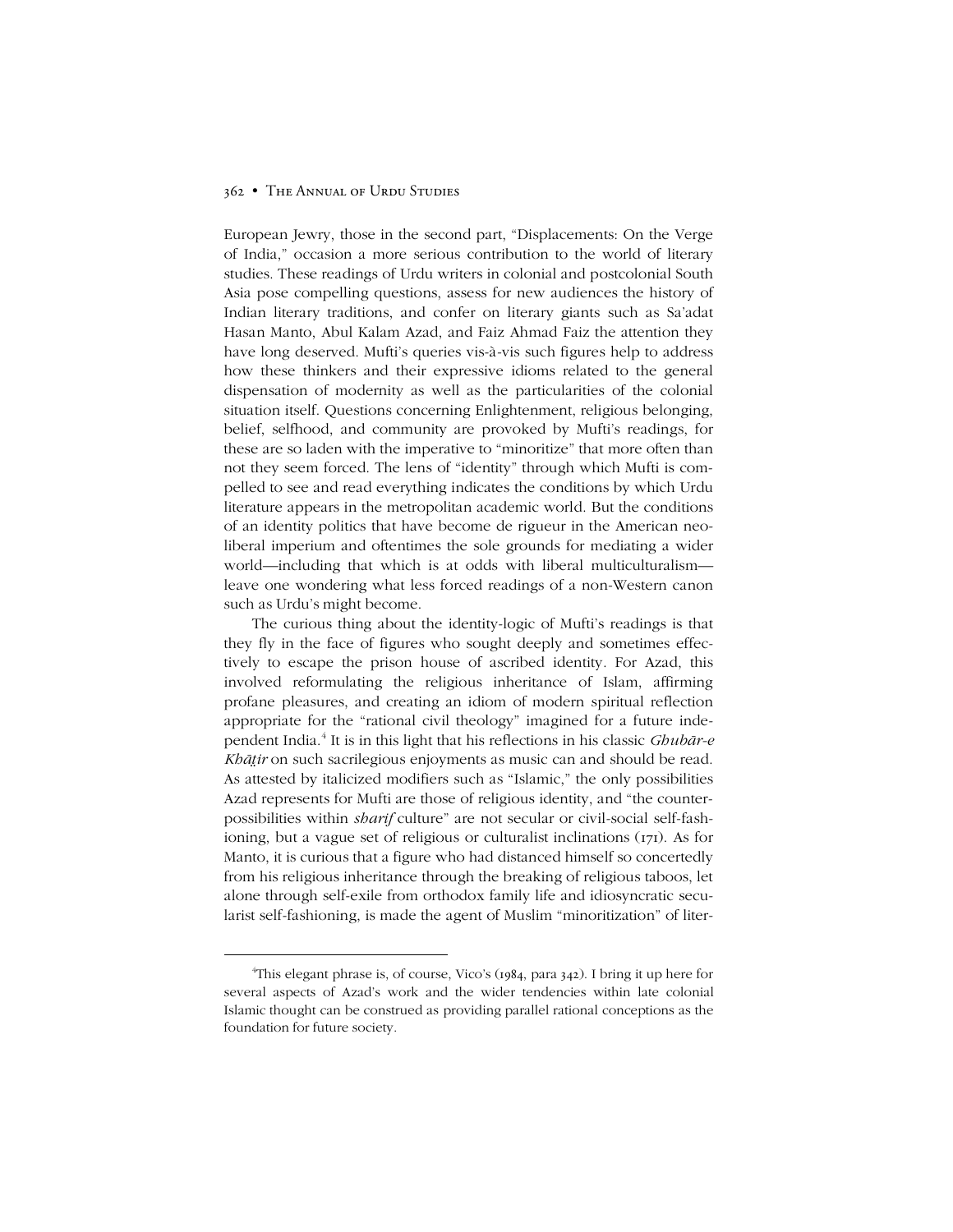ary form.<sup>5</sup> Though the subtitle of the chapter affirms Manto's conceit that he is "a greater story writer than God," in the end he and the entire secular domain of literary Urdu become the marker of some kind of god-given difference: Muslimness. Rather than considering the processes leading to Partition to be one that made of Urdu a "Muslim" language, it is considered to be just that already for it internalizes "Muslimness" by making "minor" forms such as the short story imperative. (Why the short story form is the dominant genre of twentieth-century Hindi as well is something that Muftiís scheme cannot explain or even acknowledge.) Similar sorts of questions arise with respect to Faiz. Here again we have nationalist and identitarian allegories imposed upon a poetic oeuvre that often succeeded in universalizing proletarian suffering and longing within the idiom of classical forms such as the ghazal and extending the scope of internationalist revolutionary politics. There are certainly several complexities which characterize Faizís poetry, but Mufti seems to think they can all be contained within the categories and logics of national and identitarian belonging, exilic, minoritarian, or otherwise. As far as Mufti is concerned then, there is no possible, even momentary, relief from identity, no matter what one's political, religious, or ideological commitments and inclinations might be.

What the Jewish Question and the articulations of, by, or about Jewishness in the long nineteenth century of Europe amounts to for Mufti as it is replayed in the South Asian world of Urdu literature is simply that ascribed identity trumps all other forms of identification, affiliation, or commitment. Despite its variegated inheritances, this seems to be the overriding message of mainstream postcolonial thought in American institutions of learning, and those which follow its lead, ever since the sixties came to a close. As identity became the dominant theoretical basis for postcolonial thinking in the American academy, it gave authority to those ascribed with such identities, especially as seen from the angle of American multiculturalism. And thus it is almost solely through the mediation of American multicultural articulations of identity that marginal fields such as Urdu literature are able to be incorporated into the domains of criticism and theory. What one sees as "difference" is the reflection of American liberal ideology's protection of irrational private prerogatives, beliefs, and preferences—exactly all that which Marx understood ironically to be the "natural basis" of *bürgerliche Gesellschaft*. It is to that

 $rac{1}{5}$ <sup>5</sup>The most informative and nuanced life sketch is to be found in 'Alvī (2003, 9–29). None of the reasons given for Manto's decision to move to Pakistan after Partition have anything to do with religious self-identification (see 24 passim).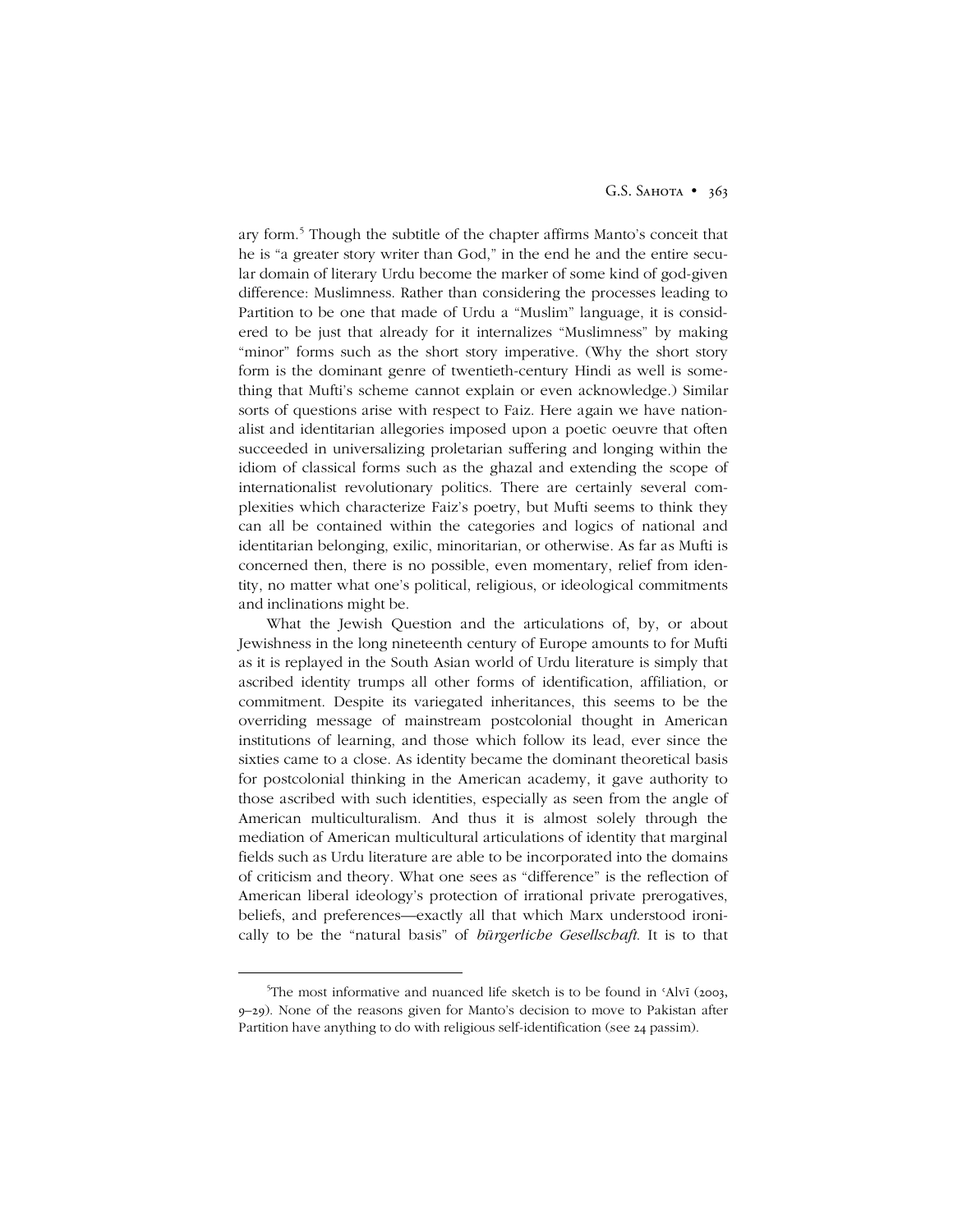quasi-unreasonable—or, in the jargon of postcolonial "theory," "irreducible"—domain to which movements that sought non-ascriptive forms of affiliation and commitment—such as the communism of Faiz—were reduced and domesticated with the ascendance of neo-liberal imperialism under the stewardship of American power.

What must be considered, in the light of such deformations produced by the emphasis on identity is whether other mediations of non-Western bodies of knowledge may have greater purchase, or at the very least, allow for less distortion. And, in any case, how are identities as vastly discrepant in terms of social power as Jews and Muslims interchangeable or exchangeable as "minority identities?" Are both equally subaltern on account of mere minority status? What is the real concrete difference that such equations of sameness occlude? The idea that the processes that led to the minoritization of Jews in Europe were essentially the same as those that led to the minoritization of Muslims in South Asia—that is, the processes of modernization- is never fully substantiated or worked out. But even if we were to grant validity to such an assertion, the larger question is whether minority-status ought to be correlated always and necessarily with subaltern status, for that is precisely what is suggested in Mufti's "conception of minority experience," as noted above. It is worth asking whether such correlations may not reveal—through all that they obscure the oracular character of "minority"—and thus, to drive the logic even further—"identity" as a whole. One might ask if the socially necessary ideology of late modern society demands the extension of the commodity fetish for new conceptions of commensurability to become possible. To the degree that such ideological operations are codified and put into effect within the field of comparative literature, disciplinary and institutional formations become implicated. Is it the case that in our contemporary cultural morass, disciplinary formations such as comparative literature work according to the logic of fundamental fetishes, such as that of exchange value itself?

## **Exile from Identity**

By way of conclusion, it is worth comparing the logic of identity that Mufti espouses with that of non-identity articulated by thinkers such as Adorno and Horkheimer. Though Mufti cites these thinkers all throughout *Enlightenment in the Colony*, little, it appears, is reflected of how much their approach on questions of identity differs from his own, and though the edges of the distinction are smoothed over with rhetoric of difference,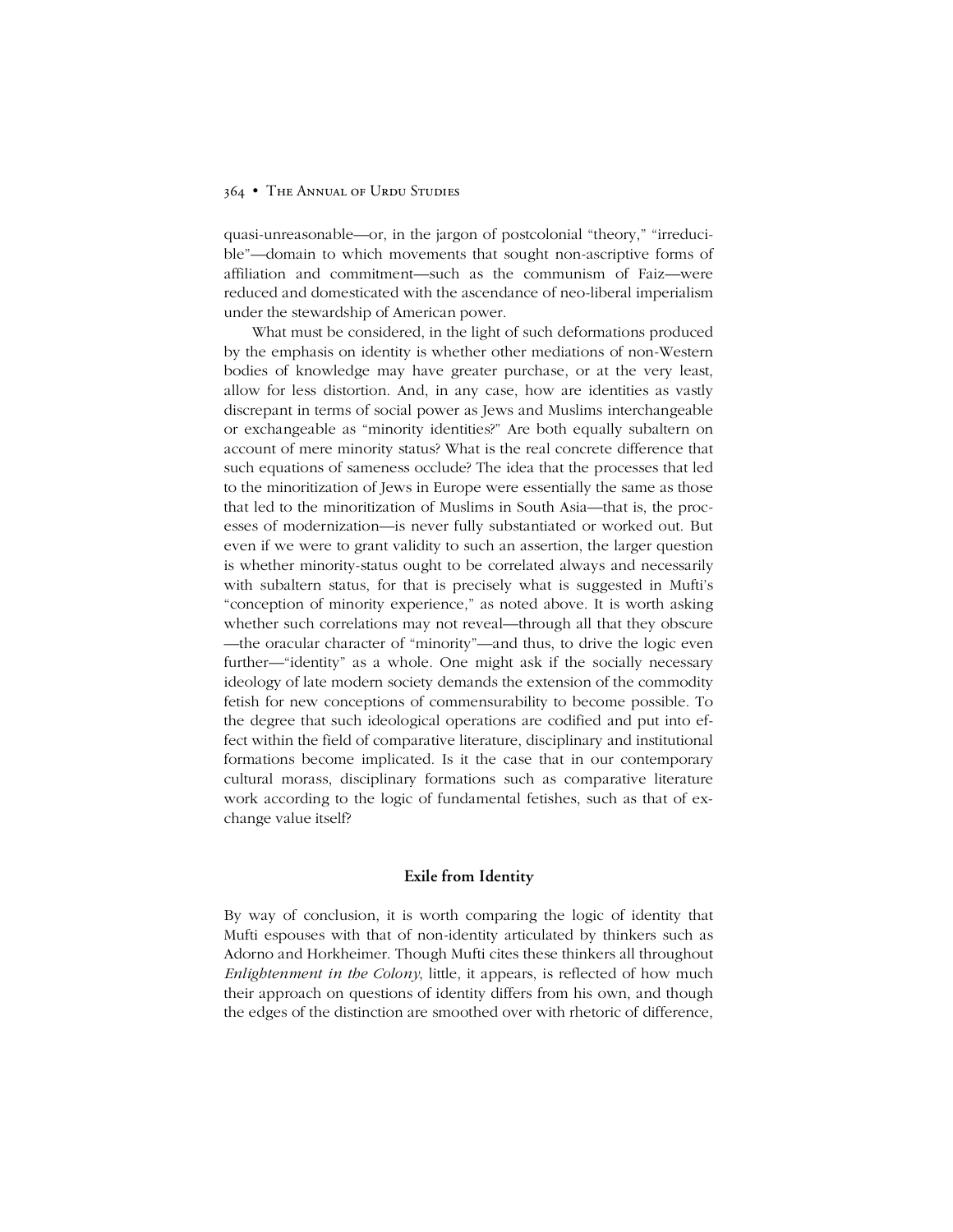displacement, minority, exile and "postcoloniality," ultimately the dialectical underpinnings of Frankfurt School figures remain ill-digested and consequently unabsorbed by the lines of Mufti's argument. What results is incoherence and confusion, for what these thinkers sought to negate was the very notion of "irreducibility" taken for granted by Mufti, and the general fetishism and reification resulting from the processes of accumulation characteristic of capitalist society.

Among the Frankfurt School thinkers Adorno is most relevant here, for certain paragraphs of his fragmentary "reflections from damaged life," *Minima Moralia*, are often misleadingly extracted and invoked for affirmation of the identitarian and exilic perspective of American postcolonialism. <sup>6</sup> But the notion of identity promoted by Mufti and other garden variety postcolonialists would have to engage with how Adorno positions himself with respect to the commodity fetish and the reification of capitalist social relations as the givenness of possessive individualism, the administrative categories of the bureaucratic state, the objective dimension of the immediate world, including "identity" itself. That is, to the extent that Mufti's notion of minority identity is exchangeable and interchangeable despite the vast social and political inequalities that it may embody, Adorno would consider them to be unlivable. Identity as spoken of by Mufti sullies the autonomy that Adorno wishes to maintain in any way possible. In contemporary conditions, private or particularistic identification with the kinds of identities mainstream postcolonialism takes for granted and enshrines as given would bear all the features that undermine the life of radical autonomy. "Private life asserts itself unduly, hectically, vampire-like, trying convulsively, because it really no longer exists, to prove it is alive. Public life is reduced to an unspoken oath of allegiance to the platformî (Adorno 1951, 33). Such an unspoken oath of allegiance is what is demanded by a public life increasingly reduced to identity talk today. It is true that Adorno wrote that "it is part of morality not to be at home in one's home," but that "home" might as well now include minority, exile, or subalternity as understood by American postcolonialism (*ibid.*, 39). In any case, out of context this does not convey Adorno's vexed feelings about morality and ethics in the first place, both of which coincide with and abet the unlivable yet unavoidable evil of contemporary society.

 <sup>6</sup> <sup>6</sup>Perhaps the most egregious example of this is to be found in Said (1994, 54– 60).